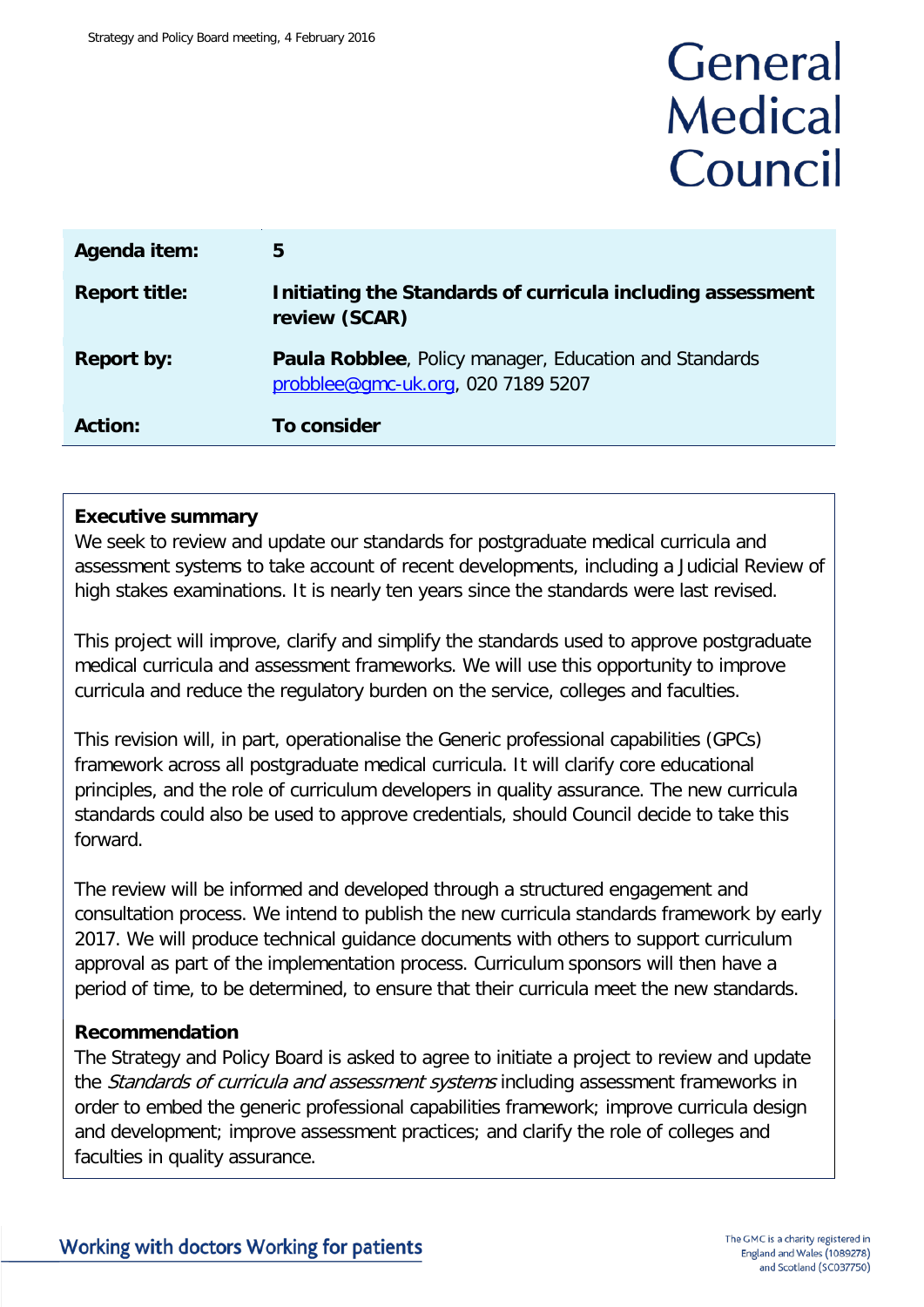#### **Background**

**1** The case for regulatory action is underlined by the current significant divergence and variability of many of the postgraduate curricula and assessment frameworks. Annex A describes the drivers for change in more detail.

#### **Defining the problem**

- **2** We have a legal duty to set standards for medical education and training and to make sure those standards are being met through our quality assurance processes. As part of this, we review and formally approve college and faculty curricula and assessment frameworks to make sure they meet our requirements in the Standards of curricula and assessment systems (the Standards). Also, relevant are our new GMC standards for medical education, Promoting excellence: standards for medical education and training which includes expectations for the local implementation of postgraduate curricula.
- **3** We inherited the curricula and assessment Standards from the Postgraduate Medical Education and Training Board (PMETB) when it merged with the GMC in April 2010. Although rebranded, these standards have not been reviewed or significantly updated since 2007. There is some urgency to revise the standards to take account of postgraduate training and assessment developments, including the implications of a recent Judicial Review of a high stakes professional assessment examinations[\\*](#page-1-0).
- **4** We have completed a consultation on a Generic professional capabilities (GPCs) framework. The *Standards*, once revised, will operationalise GPCs. How this framework will be used to establish a core professional curriculum is described in Annex A.
- **5** Partner organisations, such as the colleges and deaneries/Health Education England (HEE) Local Offices, have argued that our historical curricula approval processes prevent innovation and make it difficult to put in place flexible and responsive curricula and training.
- **6** Equally, these organisations don't have consistent or robust mechanisms to monitor how curricula are implemented. Whilst there is an appetite for us to step back from the detailed approval of curricula, we can only do so if there is more effective local quality management and assurance of curricula, including assessments. The curricula standards, appropriately revised, would give us a mechanism to work with partners to

<span id="page-1-0"></span><sup>\*</sup> The RCGP and the General Medical Council were taken to Judicial Review by the British Association of Physicians of Indian Origin (BAPIO) over the differential pass rates between particular groups of GP trainees in the Clinical Skills Assessment (CSA) element of the MRCGP exam. The RCGP published the written [judgment of the Judicial Review](http://www.rcgp.org.uk/news/2014/may/~/media/Files/News/Judicial-Review-Judgment-14-April-2014.ashx) [pdf] held in the High Court in April 2014.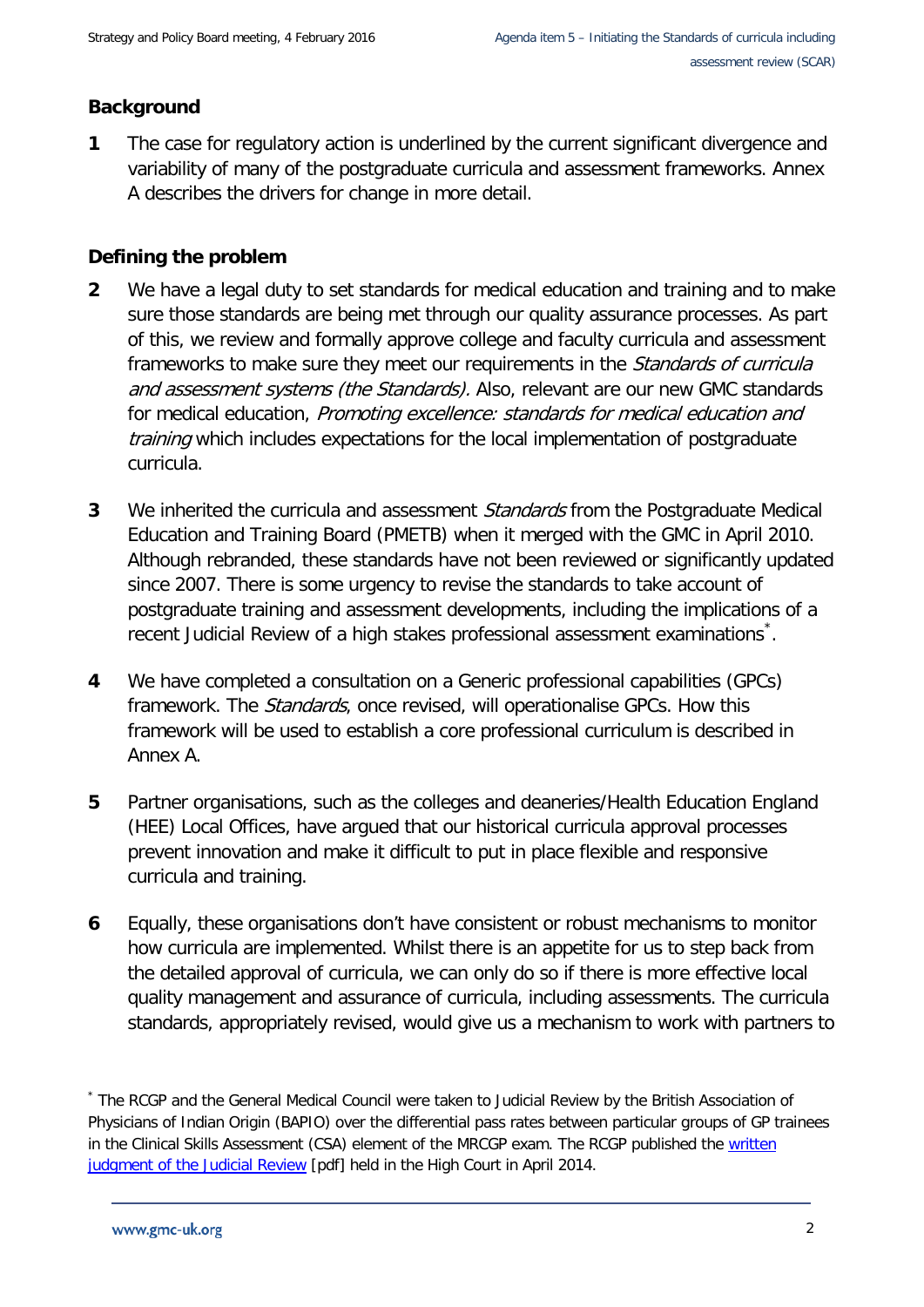develop a more sustainable and less burdensome way of regulating postgraduate medical education.

#### **Our proposed solution**

- **7** We will use this review to reduce the regulatory burden where possible on our key interest groups, whilst continuing to ensure doctors' training is high quality and enshrines safe and compassionate care.
- **8** The outcomes of this review will be:
	- A new *Curriculum standards framework* outlining high level principles for curricula development and design that sets out explicit standards, responsibilities and requirements for colleges and faculties in terms of what we expect a curricula to demonstrate as well as the supporting evidence we will expect to see when approving curricula.
	- A core indicative curriculum that integrates *Good medical practice* through the Generic Professional Capabilities Framework outlining core educational outcomes that we expect to see included within all specialty curricula including general practice.
	- **Explicit requirements for outlining specialty specific educational outcomes in terms** of knowledge, skills and professional capabilities
	- **Explicit standards and requirements for the assessment framework of the** approved curriculum.
	- **High level policy advice on the implementation of new curricula standards,** timelines and our regulatory approach.

#### **How we will do this**

**9** We have had preliminary discussions with key stakeholders to begin to identify current concerns with our Standards for curricula and assessment systems. We are discussing the exact timing with the Strategy and Communication team in order to make sure it fits appropriately in the GMC Communications Planner. But we anticipate that we will formalise discussions in dedicated engagement events through Quarter 1-2, followed by a public consultation on the revised *Curricula standards framework* in summer 2016. We are seeking colleges and faculties to pilot the new *Curricula* standards framework and associated approvals processes. We will continue to work with the Curriculum Advisory Group, and will keep the Assessment Advisory Board up to date.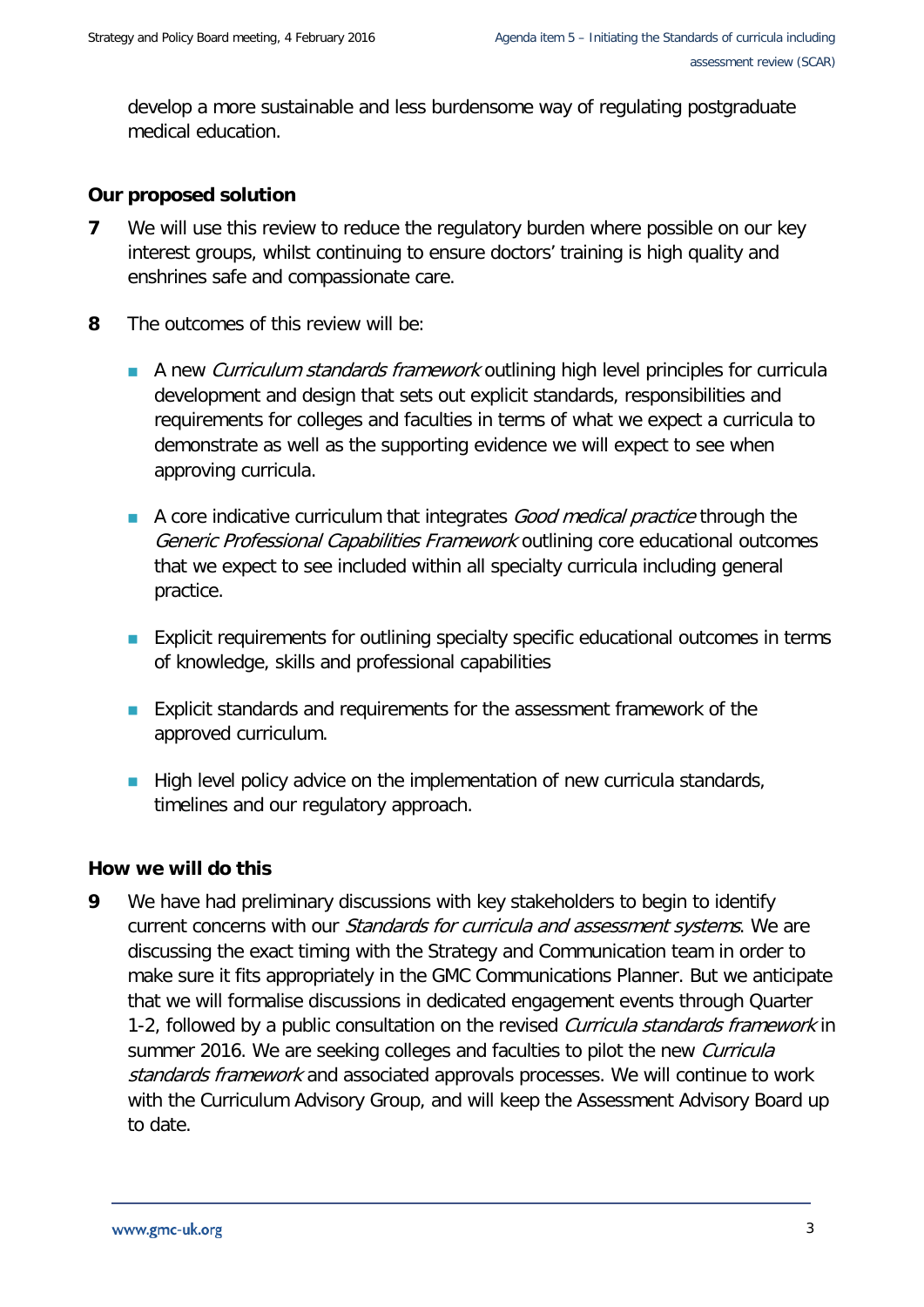- **10** We will seek advice and support from colleagues in the devolved countries to ensure we have identified any country-specific issues. We aim to publish the new *Curricula* standards framework by early 2017.
- **11** We expect that the new Curricula standards framework will take effect in 2017. Once adopted the new *Curricula standards framework* will require that all 101 postgraduate medical curricula be revised by the colleges and faculties and approved by the GMC.
- **12** We will need to be flexible about the overall timeframe for the transition and implementation of the new *Curricula standards framework* because of the pressures on the wider system, limited GMC approvals capacity and the implications for colleges and faculties and others.
- **13** The GMC approval team has been significantly affected by the internal change programme and so this represents significant risk to the project. This does not preclude development of the new *Curricula standards framework* by the education policy team which can be fully supported during 2016.
- **14** A parallel piece of work is being undertaken with the Academy of Medical Royal Colleges (AoMRC) to help develop guidance for training and assessment of the generic professional capabilities so that this guidance is done once on behalf of the whole system.
- **15** The Education Policy team will lead on this work with expert advice from the Approvals and Quality Assurance teams. We have convened a project board with representation from Education and Registration operational teams. We will also seek expert advice and support from the AoMRC and others especially on assessment best practice. We anticipate minimal costs to cover a small number of engagement and consultation activities, already been identified in the 2016 budget.
- **16** This project aligns closely to our work on differential attainment and will provide one of the mechanisms for realising some of our commitments to improving equality and fairness in medical education and training. We will work closely with our Equality and Diversity colleagues for advice on this. We will produce an equality assessment for the project.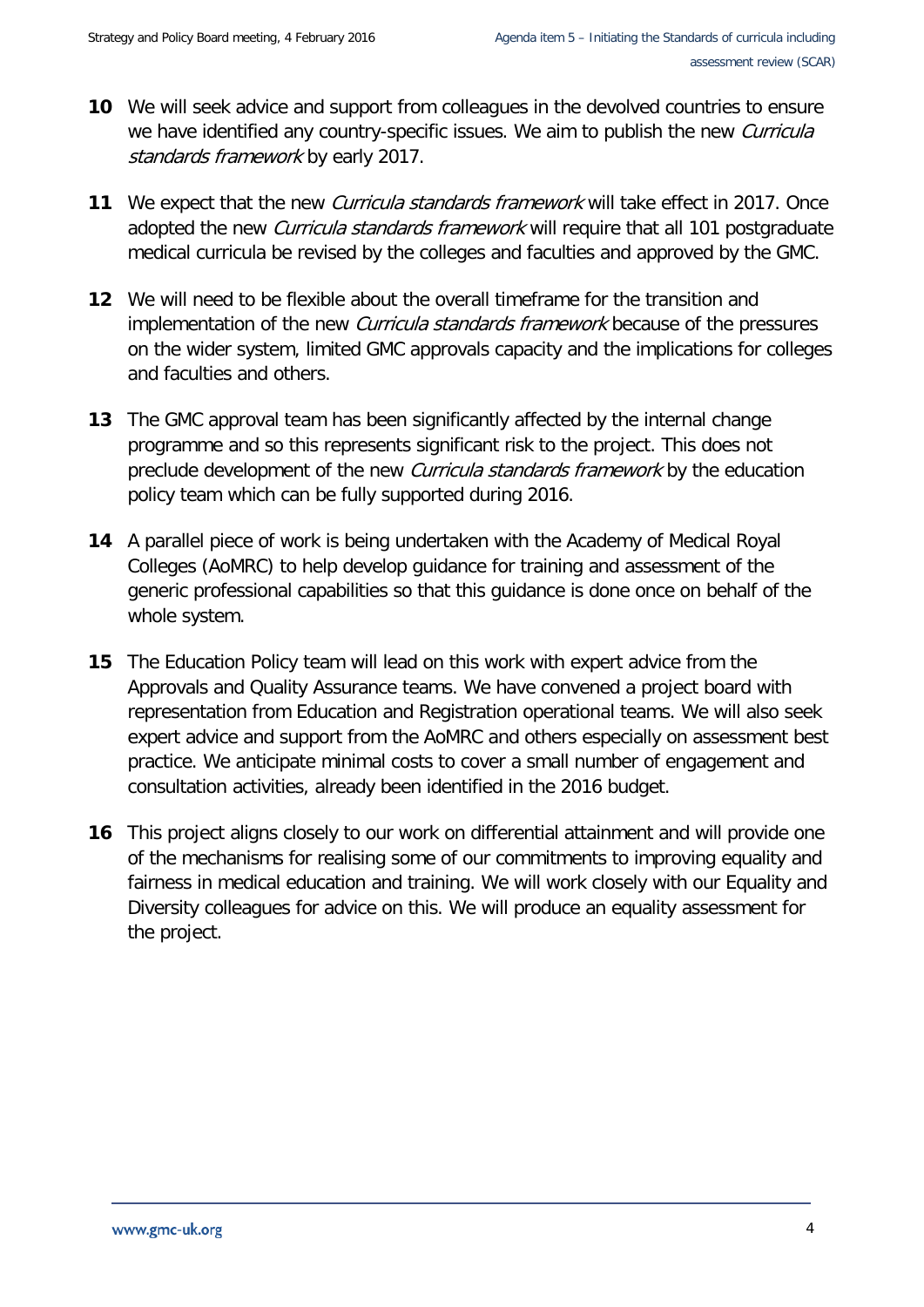#### **5 – Initiating the Standards of curricula including assessment review (SCAR)**

# General **Medical** Council

## **5 – Annex A**

### **Background of the review**

- **1** Currently, there are 65 medical specialties and 36 sub-specialties recognised for postgraduate medical training in the UK. Each discipline has its own curriculum and assessment framework which are developed by the medical royal colleges/faculties and approved by the GMC. We use the Standards for curriculum and assessment systems to approve submitted curricula.
- **2** The case for regulatory action is underlined by the current significant divergence and variability of many of the postgraduate curricula and assessment frameworks, particularly in respect of the standards expected of workplace based assessments and the assessment of generic professional capabilities (GPCs). In this context, we will require changes to the curricula standards and approval processes to formally embed the Generic professional capabilities (GPCs) framework across all postgraduate medical curricula.
- **3** Additionally, the current standards have a degree of ambiguity of expectation and therefore need to be clarified by the replacement of terms such as 'should' with clearer requirements. Due to the judicial review<sup>[1](#page-4-0)</sup>, differential attainment and other quality assurance concerns we need to review, improve and formally clarify the expected assessment standards, principles and requirements that underpin high stakes professional assessment. These assessment standards are critical to ensuring high standards of professional training and progression.
- **4** One of the domains in our new GMC standards for medical education, *Promoting* excellence: standards for medical education and training sets out expectations for the local implementation of postgraduate curricula. It makes sense, then, that at this time

<span id="page-4-0"></span><sup>&</sup>lt;sup>1</sup> The RCGP and the General Medical Council were taken to Judicial Review by the British Association of Physicians of Indian Origin (BAPIO) over the differential pass rates between particular groups of GP trainees in the Clinical Skills Assessment (CSA) element of the MRCGP exam. The RCGP published the written [judgment of the Judicial Review](http://www.rcgp.org.uk/news/2014/may/~/media/Files/News/Judicial-Review-Judgment-14-April-2014.ashx) [pdf] held in the High Court in April 2014.